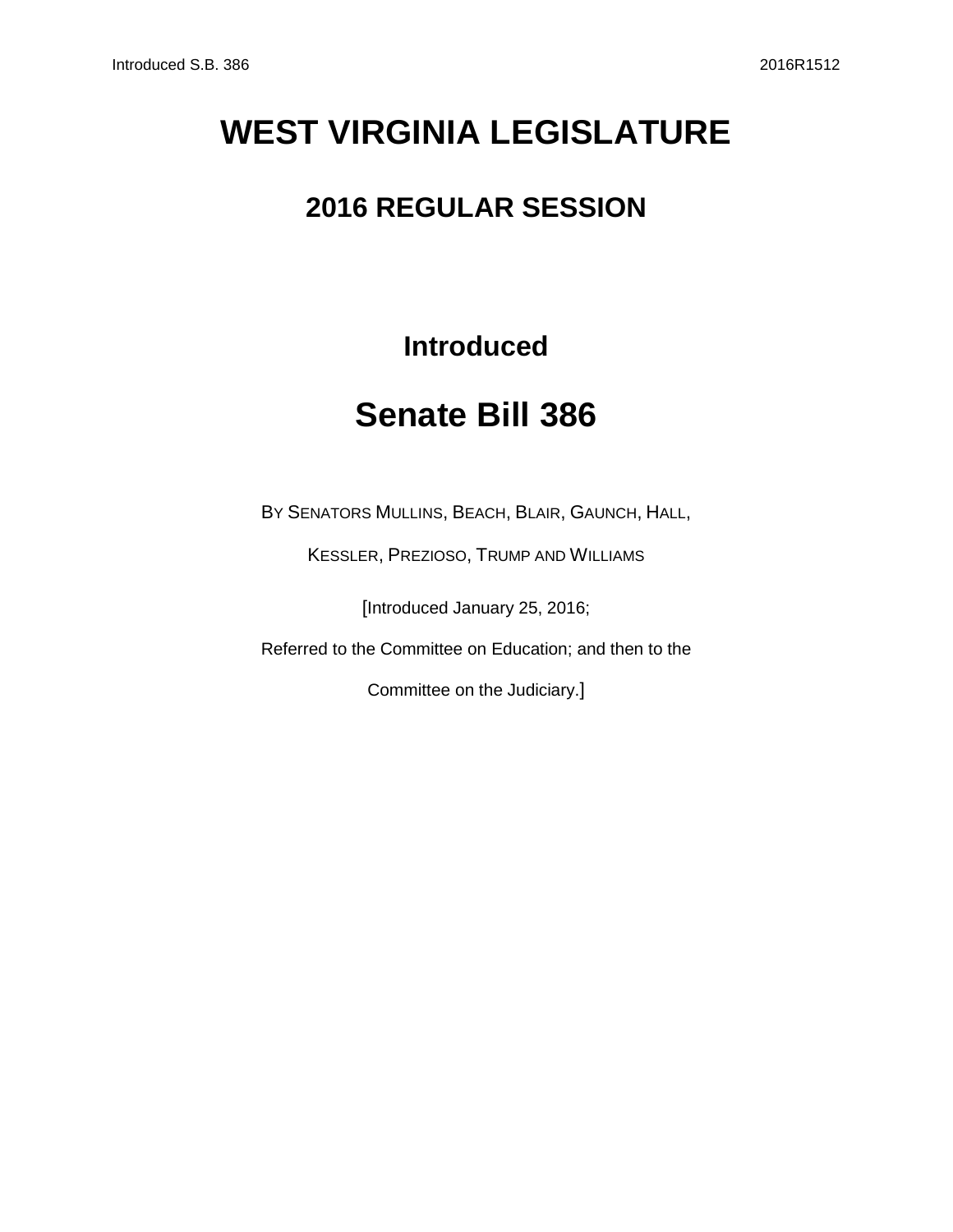A BILL to repeal §18B-1E-1, §18B-1E-2, §18B-1E-3 and §18B-1E-4 of the Code of West Virginia, 1931, as amended; and to amend and reenact §18B-1C-1 and §18B-1C-2 of said code, all relating to the West Virginia University Institute of Technology; finding that there is a need to maintain the valuable educational services provided by West Virginia University Institute of Technology; finding that there are continued enrollment and facilities issues facing West Virginia University Institute of Technology in Montgomery, West Virginia; finding that West Virginia University Institute of Technology, West Virginia University, Marshall University, Concord University, Bluefield State College and other private partners should collaborate; eliminating requirement that the headquarters of West Virginia University Institute of Technology remain in Montgomery, West Virginia; clarifying provisions relating to West Virginia University Institute of Technology Board of Visitors; eliminating outdated provisions; and repealing provisions relating to West Virginia University Institute of Technology Revitalization Project.

*Be it enacted by the Legislature of West Virginia:*

 That §18B-1E-1, §18B-1E-2, §18B-1E-3 and §18B-1E-4 of the Code of West Virginia, 1931, as amended, be repealed; and that §18B-1C-1 and §18B-1C-2 of said code be amended and reenacted, to read as follows:

### **ARTICLE 1C. WEST VIRGINIA UNIVERSITY INSTITUTE OF TECHNOLOGY.**

### **§18B-1C-1. Legislative findings and intent.**

(a) The Legislature recognizes that:

 (1) West Virginia University Institute of Technology is a vital part of higher education in West Virginia and has a rich and distinguished history of more than one hundred and twenty years of providing important educational opportunities that needs to continue; (2) The engineering program at West Virginia University Institute of Technology plays a

 significant role in the continued success of the students at the institution and of the state as a whole;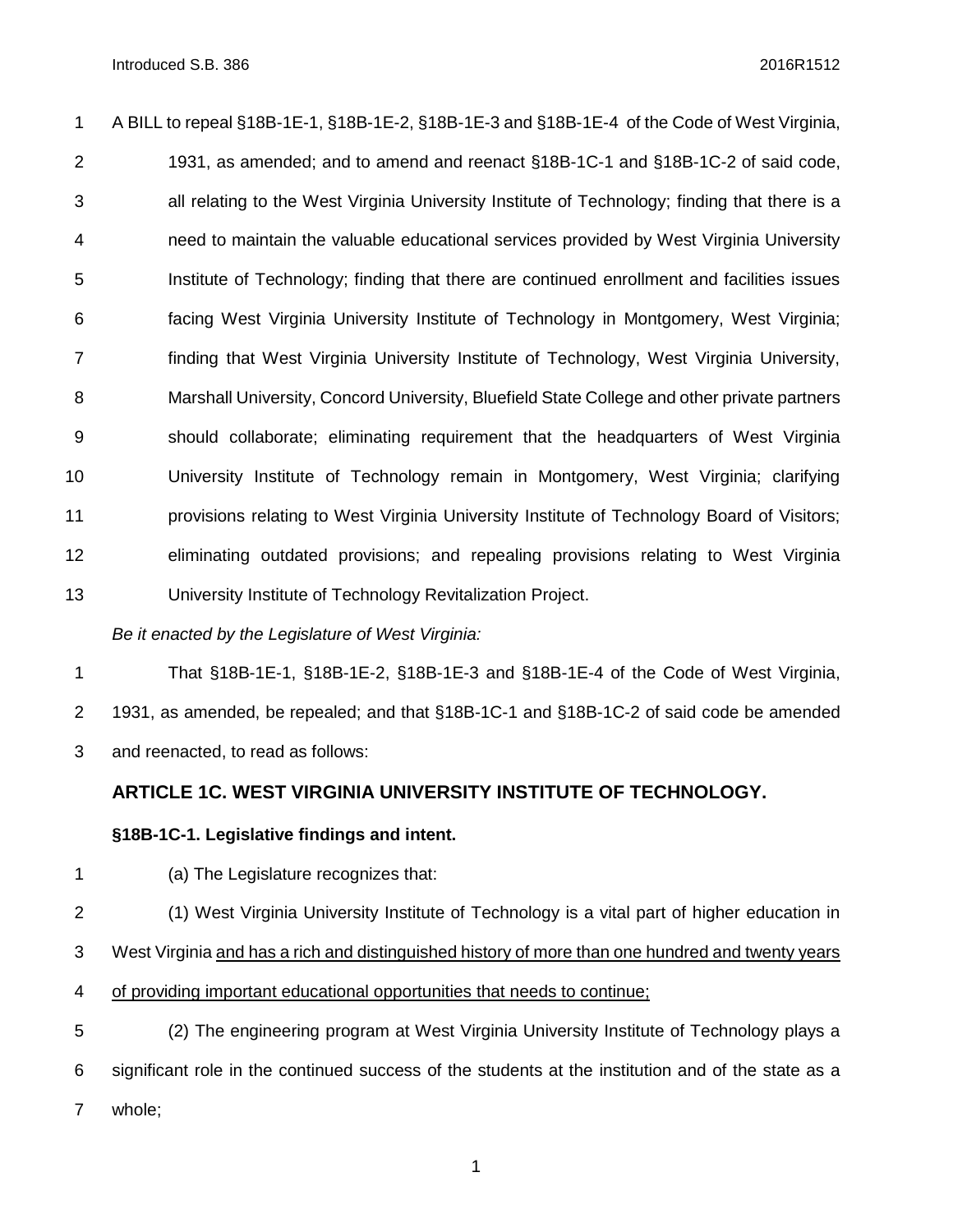Introduced S.B. 386 2016R1512

| 8     | (3) The average salaries of faculty at West Virginia University Institute of Technology are             |
|-------|---------------------------------------------------------------------------------------------------------|
| $9\,$ | significantly lower than the average salaries of faculty at West Virginia University;                   |
| 10    | (4) (3) Facilities at West Virginia University Institute of Technology in Montgomery are in             |
| 11    | greater disrepair and in greater need of overall capital investment than are facilities at West         |
| 12    | Virginia University; and                                                                                |
| 13    | (4) In 2009, the Legislative Auditor completed a report stating that the facilities in                  |
| 14    | Montgomery included a number of aging buildings with significant structural, heating, and cooling       |
| 15    | problems, and that the location of the West Virginia University Institute of Technology offered few     |
| 16    | enhancements to the quality of student life;                                                            |
| 17    | (5) In 2011, the Legislature commissioned a study and report seeking to revitalize the                  |
| 18    | West Virginia University Institute of Technology, and the report concluded that the West Virginia       |
| 19    | Institute of Technology needed to increase its enrollment from 1,100 to 1,800 and concluded that        |
| 20    | unless the State of West Virginia, West Virginia University, or other sources could commit to "a        |
| 21    | five to seven million dollar investment for each of the next five years, the revitalization legislation |
| 22    | of 2011 will be seen merely as an exercise in futility;"                                                |
| 23    | (6) West Virginia University has for many years deployed revenues generated from its                    |
| 24    | campus in Morgantown to subsidize the operations and capital improvements needed for its                |
| 25    | campus in Montgomery;                                                                                   |
| 26    | Although the state, the Higher Education Policy Commission, and West Virginia<br>(7)                    |
| 27    | University have made investments in the operations and facilities of the West Virginia University       |
| 28    | of Technology in Montgomery, the facilities in Montgomery need significant additional capital           |
| 29    | investment to be suitable to attract a sufficient number of students seeking a world-class, four-       |
| 30    | year higher education;                                                                                  |
| 31    | (8) The State lacks sufficient resources to address the issues facing the facilities and                |
| 32    | enrollment issues in Montgomery, and in recent years has reduced appropriations for all                 |
| 33    | institutions of higher education;                                                                       |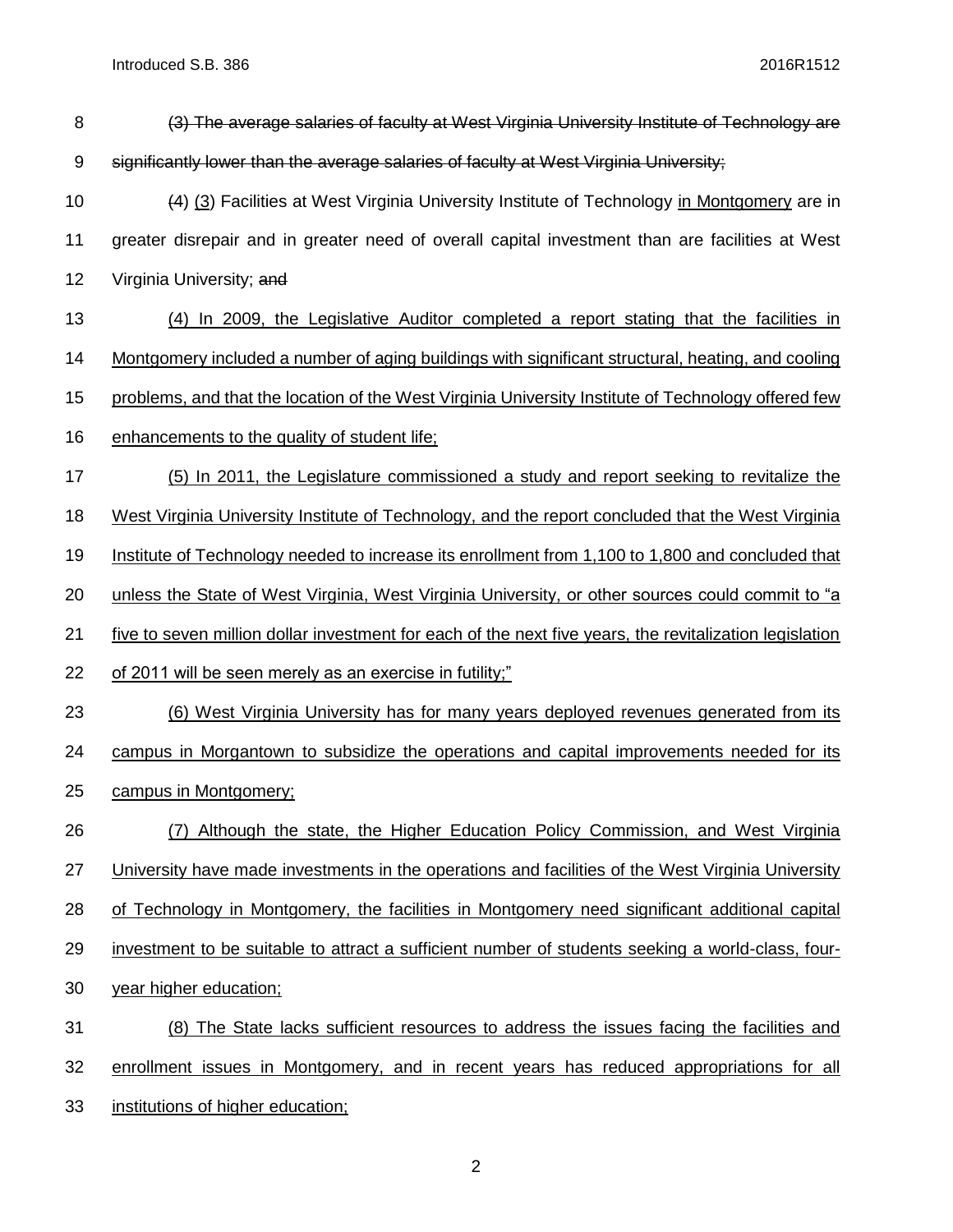Introduced S.B. 386 2016R1512

| 34 | (9) In 2014, Mountain State University decided to sell its assets, including its campus in          |
|----|-----------------------------------------------------------------------------------------------------|
| 35 | Beckley, West Virginia and West Virginia University was offered the opportunity to negotiate for    |
| 36 | and ultimately purchased the campus in Beckley, West Virginia in the summer of 2015;                |
| 37 | (10) To help ensure the continued viability and vitality of West Virginia University Institute      |
| 38 | of Technology, West Virginia University has proposed relocating the institution to the newly-       |
| 39 | acquired campus in Beckley, West Virginia;                                                          |
| 40 | (11) The Higher Education Policy Commission has approved a proposal by West Virginia                |
| 41 | University and the West Virginia University Institute of Technology to offer courses on the Beckley |
| 42 | Campus; and                                                                                         |
| 43 | West Virginia University, the West Virginia University Institute of Technology,<br>(12)             |
| 44 | Bluefield State College, and Concord University have entered into an agreement to collaborate.      |
| 45 | (5) Collaboration between the engineering program of West Virginia University Institute             |
| 46 | of Technology, West Virginia University, Marshall University, and other private partners as         |
| 47 | appropriate would:                                                                                  |
| 48 | (A) Lead to a greater understanding and knowledge of engineering research;                          |
| 49 | (B) Lead to greater opportunities for students to engage in research; and                           |
| 50 | (C) Result in greater opportunities for participating students to find gainful employment in        |
| 51 | future research or to continue graduate level research and study.                                   |
| 52 | (b) It is the intent of the Legislature to encourage collaboration between among West               |
| 53 | Virginia University Institute of Technology, West Virginia University, Marshall University, Concord |
| 54 | University, Bluefield State College, and appropriate private entities to provide significant        |
| 55 | education opportunities to students.                                                                |
| 56 | (c) It is specifically the intent of the Legislature that:                                          |
| 57 | (1) The baccalaureate engineering program offered at the West Virginia University                   |
| 58 | Institute of Technology be and remain a permanent component of its curriculum;                      |
| 59 | (2) Collaboration in engineering and other appropriate programs occur between occurs                |
|    |                                                                                                     |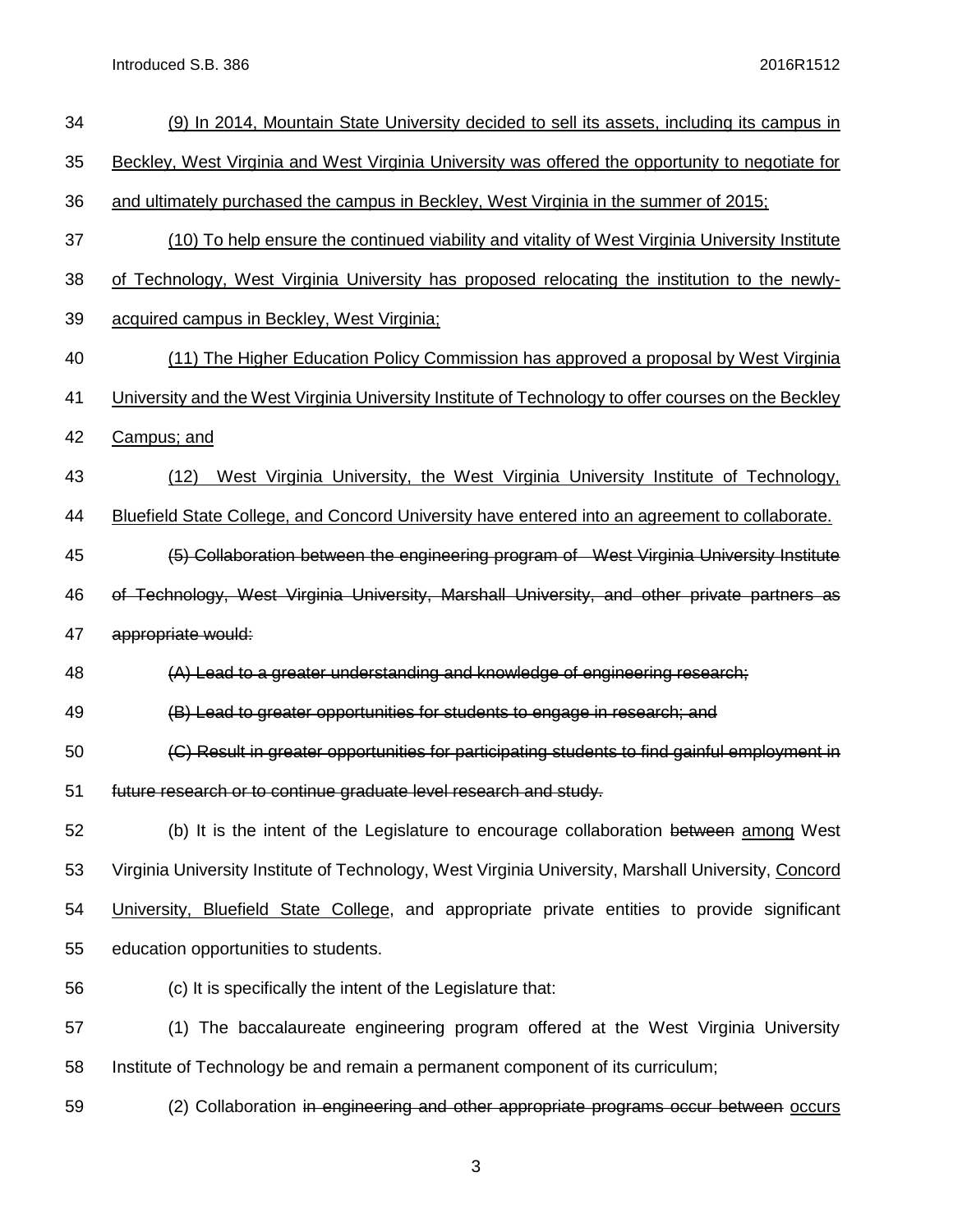among West Virginia University Institute of Technology, West Virginia University, Marshall University, Concord University, and Bluefield State College and appropriate private entities; pursuant to section three of this article; and

 (3) The West Virginia University Board of Governors develop a plan and take appropriate 64 steps to continue to monitor and take appropriate steps necessary to address faculty average 65 salary levels. In developing the plan In considering the issue of faculty salary levels, the board may consider the unique mission of the division and the performance expectations for faculty in 67 meeting the goals of the institution. The plan also shall include recommendations for addressing the capital improvement needs at West Virginia University Institute of Technology.

**§18B-1C-2. West Virginia University Institute of Technology; division of West Virginia University.**

 (a) West Virginia University Institute of Technology is a fully integrated division of West Virginia University. All administrative and academic units are consolidated with primary 3 responsibility for direction and support assigned to West Virginia University. The advisory board 4 previously appointed for campus president of the West Virginia University Institute of Technology 5 is known as the shall appoint a board of visitors and the board of visitors shall provide quidance to the division in fulfilling its mission. The chairperson of the board of visitors serves as an ex-officio, voting member of the West Virginia University Board of Governors.

 (b) The fully integrated division is named West Virginia University Institute of Technology. The headquarters of West Virginia University Institute of Technology remains in Montgomery, West Virginia.

 (c) The provisions of this section do not affect the independent accreditation or continued 12 operation of The BridgeValley Community and Technical College at West Virginia University Institute of Technology. Effective the first day of July, two thousand eight, the institution becomes The BridgeValley Community and Technical College is an independent community and technical college administered by its own governing board under the jurisdiction and authority of the council